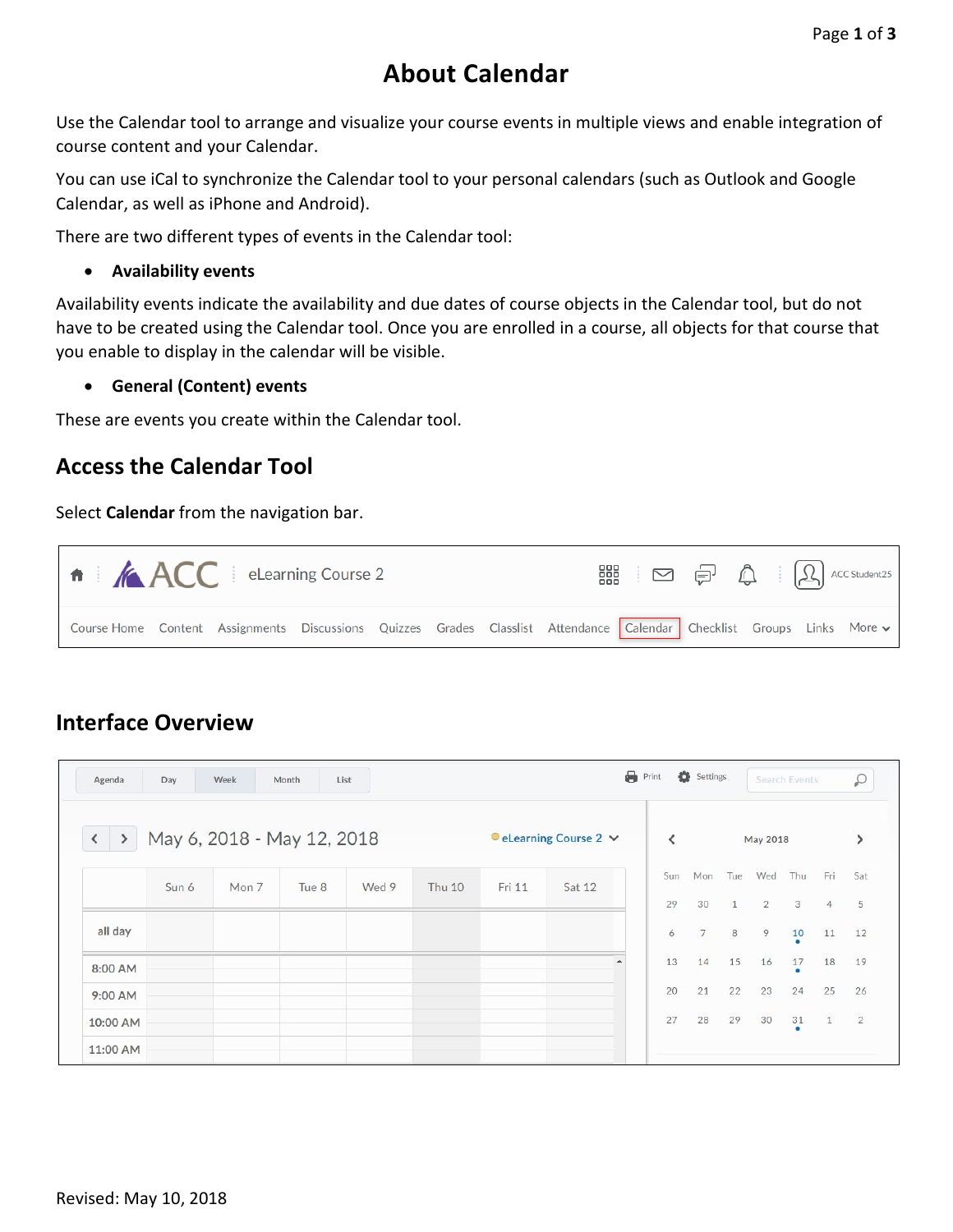Use the calendar views area to toggle between different event display layouts in the calendar content area. Use the **Agenda** view to group your course events by **Date**, **Course**, or **Category** - events display in chronological order, and all-day events display at the top of each grouped listing.

| Week<br>List<br>Day<br>Month<br>Agenda                                                                               | a                                                      | Print | Settings |              |          | Search Events |     |               |
|----------------------------------------------------------------------------------------------------------------------|--------------------------------------------------------|-------|----------|--------------|----------|---------------|-----|---------------|
| Today and tomorrow                                                                                                   | $\bullet$ eLearning Course 2 $\,\,\blacktriangleright$ |       |          |              | May 2018 |               |     |               |
|                                                                                                                      | Date<br>Course<br>Category                             | Sun   | Mon      | Tue          | Wed      | Thu           | Fri | Sat           |
| Thursday, May 10, 2018                                                                                               |                                                        | 29    | 30       | $\mathbf{1}$ | 2        | 3             |     | 5             |
|                                                                                                                      |                                                        | 6     |          | 8            | 9        | 10            | 11  | 12            |
| Activity 2 - Strategies for Introducing a Problem - Due                                                              | $3:07$ PM                                              | 13    | 14       | 15           | 16       | 17            | 18  | 19            |
| 1. Re-read in Allyn and Bacon page 39, "Strategies for Introducing your problems to Targeted<br>Readers."            |                                                        | 20    | 21       | 22           | 23       | 24            | 25  | 26            |
| 2. Read paragraphs 1-2 of "Paintball: Promoter of Violence or Healthy Fun?" pp. 337-339.                             |                                                        | 27    | 28       | 29           | 30       | 31            |     | $\mathcal{P}$ |
| 3. Analyze the extent to which this introduction follows or varies what is suggested on p. 39 in<br>Allyn and Bacon. |                                                        |       |          |              |          |               |     |               |

Use the **Day**, **Week**, and **Month** views to group your events in daily, weekly, or monthly increments. Use the List view to filter your events by **Assignments**, **Checklists**, **Discussions**, **Grades**, **Materials**, **Modules**, **Quizzes**, and **Surveys**. Finally, you can **Print**, adjust your calendar **Settings**, or **Browse** through your calendars.

Inside the calendar content area, you can browse through your calendar.

Use the calendar menu to select multiple calendars to display, change the color scheme associated with individual calendars, and add new calendars.

| List<br>Week<br>Day<br>Month<br>Agenda                                                                    |                                                                                                                                                                                                                                                                                                                                                                                                                               |  |  | a<br>Print | Search Events |  |
|-----------------------------------------------------------------------------------------------------------|-------------------------------------------------------------------------------------------------------------------------------------------------------------------------------------------------------------------------------------------------------------------------------------------------------------------------------------------------------------------------------------------------------------------------------|--|--|------------|---------------|--|
| Today and tomorrow                                                                                        | Settings<br>$\bullet$ eLearning Course 2 $\sim$<br>May 2018<br>Date<br>Category<br>Course<br><b>Show All Calendars</b><br>믶<br>$\pm$<br>• Arapahoe Community College<br>$\times$<br>● BIO202 Dev (Terry Harrison)<br>3:07 F<br>$\times$<br>• Brightspace by D2L Daylight (Sneak Pe $\rightarrow$<br>3. Analyze the extent to which this introduction follows or varies what is suggested on p. 39 i <b>eLearning Course 2</b> |  |  |            |               |  |
|                                                                                                           |                                                                                                                                                                                                                                                                                                                                                                                                                               |  |  |            |               |  |
| Thursday, May 10, 2018                                                                                    |                                                                                                                                                                                                                                                                                                                                                                                                                               |  |  |            |               |  |
| Activity 2 - Strategies for Introducing a Problem - Due                                                   |                                                                                                                                                                                                                                                                                                                                                                                                                               |  |  |            |               |  |
| 1. Re-read in Allyn and Bacon page 39, "Strategies for Introducing your problems to Targeted<br>Readers." |                                                                                                                                                                                                                                                                                                                                                                                                                               |  |  |            |               |  |
| 2. Read paragraphs 1-2 of "Paintball: Promoter of Violence or Healthy Fun?" pp. 337-339.                  |                                                                                                                                                                                                                                                                                                                                                                                                                               |  |  |            |               |  |
| Allyn and Bacon.                                                                                          |                                                                                                                                                                                                                                                                                                                                                                                                                               |  |  |            |               |  |
| Create your analysis in MS Word and upload to the dropbox.                                                |                                                                                                                                                                                                                                                                                                                                                                                                                               |  |  |            |               |  |

Use the mini calendar to navigate quickly to a specific day, week, or month. To view a specific day in detail, select the **Day** calendar view, then select the day you wish to view in detail in the mini calendar. Your calendar content will load to the day selected in the mini calendar. To view a specific week in detail, select the **Week** calendar view, then select any day in the week you wish to view in detail in the mini calendar. To view a specific month in detail, select the **Month** calendar view, then select any day in that month you wish to view in